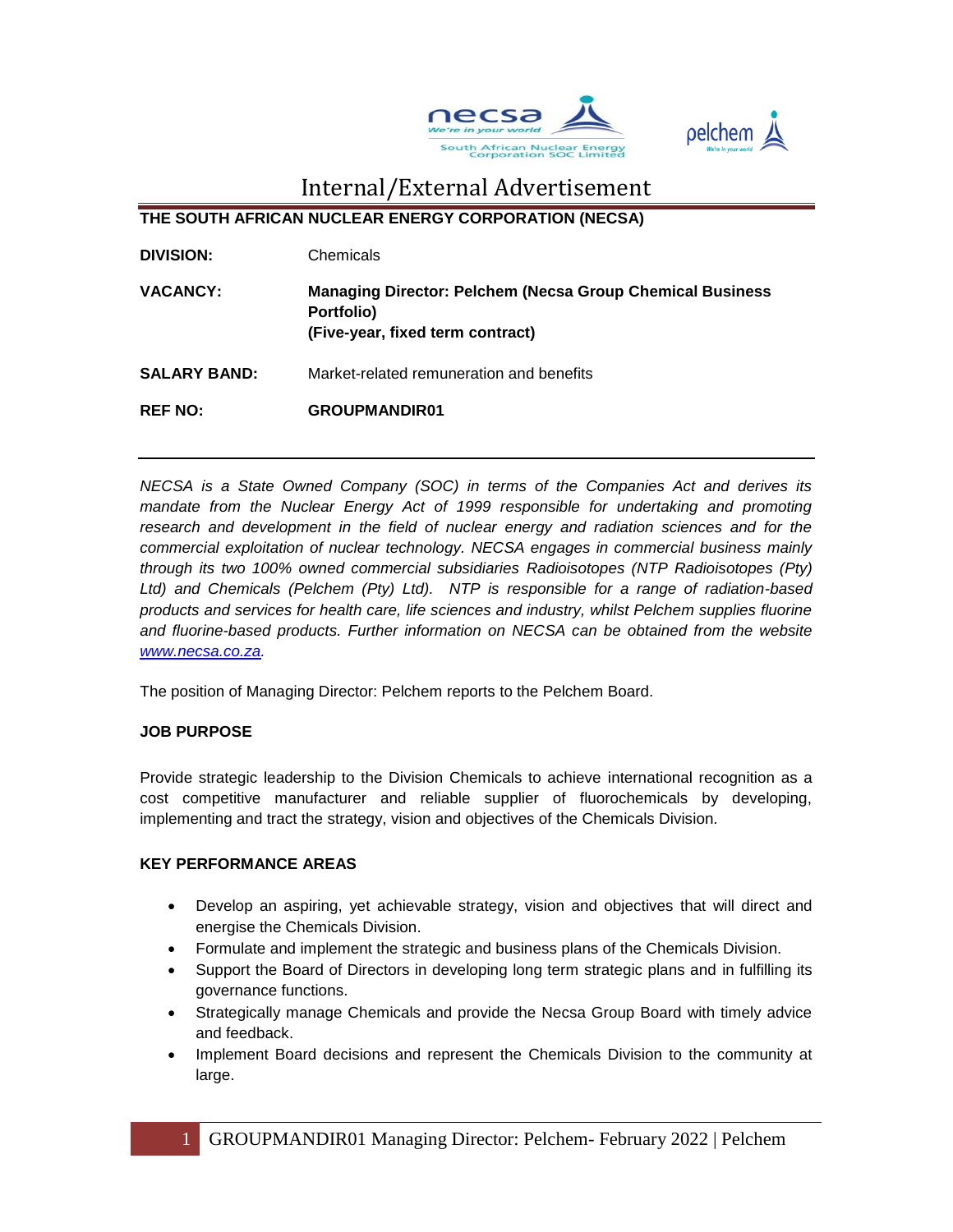



- Develop and implement strategies that will ensure alignment and empowerment of various resources (human, financial, suppliers, customers, interest groups) towards the achievement of the Chemicals Division's strategic objectives.
- Set an overall policy framework for business development to be effectively implemented and review progress of implementation.
- Develop strategies to ensure effective management of the reputational risk against the Division.
- Ensure strategic initiatives take cognisance of relevant SHEQ and Regulatory compliance regimes and environments and agree on relevant policy stances to ensure all SHEQ and Regulatory systems are implemented, adhered to and sustained.
- Structure the Chemicals Division appropriately to allow for the effective roll out of SHEQ and Regulatory systems and programs to meet the Divisional objectives.
- Strategically lead the fiscal activities of Chemicals including budgeting, reporting and audits.
- Develop and implement high level (local and global) networks to enable successful global business development.
- Analyse production processes to assess technological and related inputs.
- Initiate product and facilities upgrades and introduce appropriate technologies to support new product development.
- Strategically manage internal and external stakeholders to ensure that the Chemicals Division's vision and values are sustained. Strategically lead and manage all the Chemicals activities and ensure that the day-to-day operations are smoothly functioning.

### **JOB REQUIREMENTS**

### **Key knowledge and skills**

- The ability to identify and seize business opportunities that will advance and increase the achievement of business targets and increase return on investment.
- The ability to identify strategic priorities and apply the necessary judgement to make decisions of strategic impact.
- Proven knowledge and experience in managing revenue generating company and profit and loss.
- Proven knowledge and experience in general management and business administration.
- Knowledge and understanding of the business activity of presenting products in such a way as to make them desirable.
- The ability to manage the Division and individual performance.
- The ability to identify and manage business risk timeously.
- Good general appreciation of the Chemicals business in context of the Global Chemical industry and be able to translate what experts in the field share into business opportunities.
- Knowledge of the global Chemical industry.
- Knowledge of chemical sciences, technology, and the applications thereof.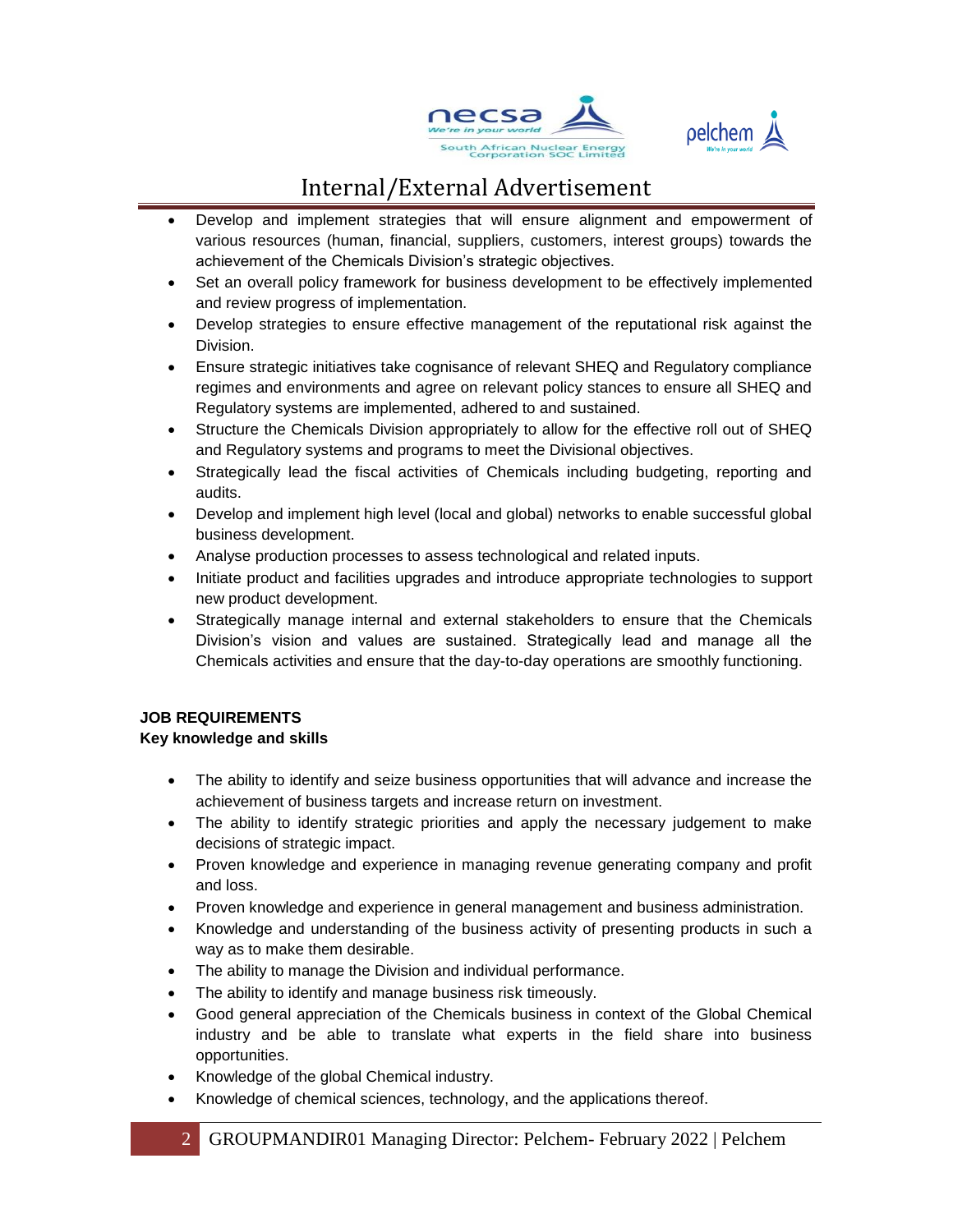



• In-depth knowledge of relevant and applicable legislative and regulatory landscape and influence a good safety culture while operating a sustainable business.

#### **Competencies**

- The ability to guide, direct and influence people in such a way that outputs are performed at an excellent level.
- Strategic leadership capability.
- Self-starter, self-driven and self-directed.
- Strategic thinking and implementation ability whilst appreciating the balance required in leadership of when to lead and when to follow.
- Excellent planning, problem solving and quick decision making skills.
- Ability to delegate accountability and responsibility to the lowest level without abdicating own responsibility and accountability.
- Ability to be proactive, assertive, and energetic and empower employees.
- Performance driven (drive a high performance culture).
- Ability to ensure proper succession planning as part of the Business sustainability drivers.
- Decisiveness (Deciding with Speed and conviction).
- Engaging (engaging for impact).
- Adaptable (proactive adaptability).
- Delivering reliability.
- Ability to work under pressure and go the extra mile.

### **MINIMUM QUALIFICATIONS AND EXPERIENCE:**

- Post Graduate degree in Engineering, Applied Science, Commerce or Legal. (NQF level 8)
- Post Graduate qualification in Leadership.
- Membership of an internationally recognized professional technology institution will be an advantage.
- A minimum of 10 years' experience in a Chemical production, manufacturing and sales environment, of which a minimum of 5 years must have been in an executive leadership role.
- Demonstrated experience in integrating and coordinating diverse areas of management.

Closing date: **14 February 2022.**

### **ENQUIRIES**

For more information about the position, you can contact **Lynette de Lange on 071 491 4114.**